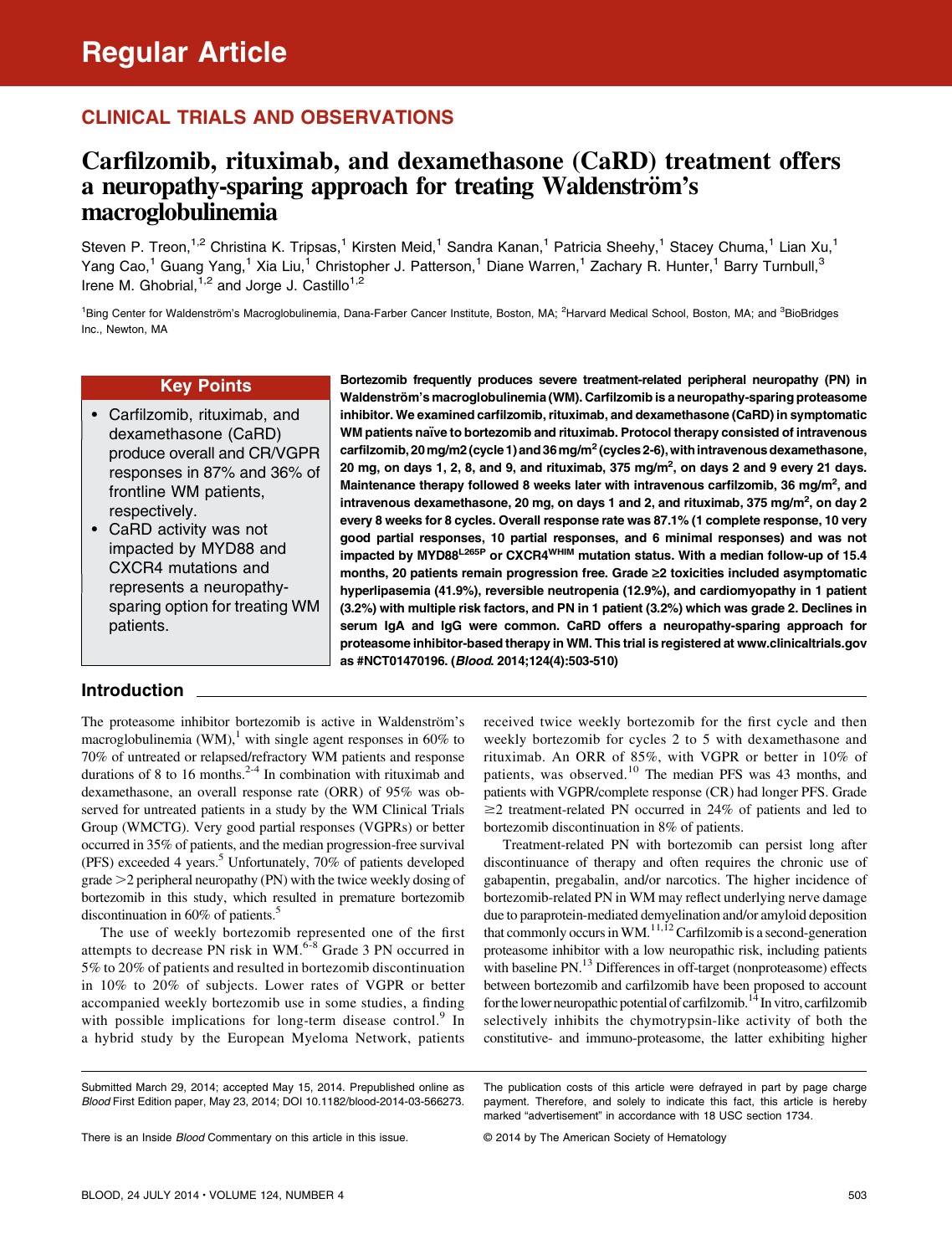expression inWM vs normal B cells and representing a selective target for WM-cell killing.15 As such, we evaluated the combination of carfilzomib, rituximab, and dexamethasone (CaRD) in patients with symptomatic WM. We also evaluated the influence of MYD88<sup>L265P</sup> and CXCR4WHIM somatic mutation status on response outcome given their high prevalence in WM patients, association with WM diseaserelated clinical features, and potential impact on treatment response.<sup>16-18</sup>

### Patients and methods

This was a prospective, open-label, single stage, phase 2 study that enrolled patients at the Dana-Farber Cancer Institute (Boston, MA). All patients provided informed written consent, and the Institutional Review Board of the Harvard/Dana-Farber Cancer Center granted study approval. The study was conducted in accordance with the Declaration of Helsinki. Carfilzomib was supplied by Onyx Pharmaceuticals. Rituximab and dexamethasone were commercially obtained. The primary objective of the study was the determination of OR rate (ie, CR, VGPR, partial response [PR], and minimal response [MR] rates). Secondary objectives were determination of time to progression, as well as safety and tolerability including incidence of treatment peripheral neuropathy following CaRD therapy.

Symptomatic WM patients requiring therapy based on consensus recommendations,<sup>19</sup> who were previously untreated with a proteasome inhibitor or rituximab, and had no more than 1 prior therapy were eligible. Intended therapy consisted of intravenous (IV) carfilzomib, 20 mg/m<sup>2</sup>, infused over 20 minutes (cycle 1 only) and then 36 mg/m<sup>2</sup> infused over 30 minutes (for cycles 2 and beyond), with IV dexamethasone, 20 mg, given on days 1, 2, 8, and 9, and rituximab,  $375 \text{ mg/m}^2$ , on days 2 and 9 every 21 days for 6 cycles of induction. Induction for patients with stable disease or better was followed by maintenance therapy 8 weeks later with IV carfilzomib,  $36 \text{ mg/m}^2$ , and IV dexamethasone, 20 mg, given on days 1 and 2, along with rituximab,  $375 \text{ mg/m}^2$ , on day 2 only every 8 weeks for 8 cycles. Rituximab was administered after carfilzomib and dexamethasone. For the first cycle only, treatment was administered after 1 L of saline to prevent azotemia. For grade  $>3$  nonhematological toxicity, carfilzomib was held until toxicity was grade 1 or less, with dose reduction then permitted to 27 mg/m<sup>2</sup> (level  $-1$ ) for the first event and 20 mg/m<sup>2</sup> (level  $-2$ ) for the second event after cycle 1. For hematological toxicities, carfilzomib was held for an absolute neutrophil count  $\leq 500/\text{mm}^3$ or platelet count <30 000/mm<sup>3</sup>. Filgrastim or transfusional support was permitted. Retreatment at the full dose of carfilzomib was permitted after the first occurrence of a drug hold for hematological toxicity, but thereafter, reduction to level  $-1$  for the second event and level  $-2$  for the third event was required. For grade  $\geq 2$  treatment-related neuropathy with pain, or grade 3 neuropathy without pain, treatment was held until neuropathy resolved to less than grade 2 without pain, followed by a decrease in carfilzomib to level  $-1$ for the first event and level  $-2$  for the second event. For grade 4 neuropathy, carfilzomib discontinuance was required.

For patients experiencing rituximab or dexamethasone intolerance, their discontinuation was permitted. Concomitant medications included acyclovir, 400 mg, twice a day for the duration of therapy plus 6 months for herpes zoster prophylaxis, and famotidine, 20 mg, twice a day during weeks of active therapy for prophylaxis against dexamethasone-related gastrointestinal toxicity. Dexamethasone (10 mg) was recommended the night before rituximab administration to attenuate risk of infusion reactions. The use of green tea or extracts was discouraged given potential adverse interactions with proteasome inhibitors.<sup>20</sup> As per consensus and National Comprehensive Cancer Network guidelines, prophylactic use of plasmapheresis and hold on rituximab administration for patients demonstrating an immunoglobulin M (IgM) level of  $>4000$  mg/dL prior to the administration of rituximab was recommended.21,22

Baseline studies consisted of complete blood counts and differential, quantitative serum IgM levels, serum protein electrophoresis, a bone marrow (BM) biopsy and aspiration, computed tomography (CT) scans of the chest, abdomen, and pelvis, serum electrolytes, liver function tests, amylase, lipase,

blood urea nitrogen, creatinine, and serum  $\beta_2$ -microglobulin levels. Patients were assessed for efficacy and toxicity on first day of induction cycles 2 to 6; at interphase, which occurred within  $4 \pm 2$  weeks after the end of induction therapy; on first day of maintenance cycles 1 to 8; at conclusion of maintenance therapy, which occurred with  $4 \pm 2$  weeks following last maintenance cycle; and thereafter off therapy every  $12 \pm 2$  weeks. Required laboratories included complete blood counts and differential, quantitative serum IgM levels, serum protein electrophoresis, liver function tests, amylase, lipase, blood urea nitrogen, and creatinine on day 1 of each treatment cycle, interphase, end of maintenance, and during follow-up visits. At interphase and the end of maintenance visits, a BM biopsy and aspiration and CT scans of the chest, abdomen, and pelvis if extramedullary disease was present at baseline were required.

#### MYD88<sup>L265P</sup> and CXCR<sup>WHIM</sup> mutation genotyping

An allele-specific polymerase chain reaction (PCR) assay was used for determination of MYD88<sup>L265P</sup> using DNA isolated from CD19-selected BM or peripheral blood (PB) cells as previously described.<sup>23,24</sup> CXCR4<sup>WHIM</sup> mutation status was determined by Sanger sequencing of CD19-selected BM cells as before.<sup>16,17</sup>

#### Statistical analysis

It was hypothesized that the observed ORR would be  $~10\%$  based on assumptions derived from previous published experiences with frontline bortezomib combination regimens.<sup>5,7,10</sup> A single-sided lower 95% confidence bound with a sample size of 30 and an ORR of 70% (ie, 21 responses of 30 patients) would equal 53.5% when the exact binomial method was used. If the obtained ORR single-sided lower 95% confidence interval (CI) was  $<$ 40%, further study of the regimen in this indication would be deemed not warranted. Sixteen or fewer responders of 30 patients (ORR  $\leq$ 56.7%) would result in a single-sided lower ORR CI of  $<$  40%.

Response determinations were made using consensus criteria adopted from the Sixth International Workshop on WM.<sup>22</sup> CR was defined as resolution of all symptoms, normalization of serum IgM levels with complete disappearance of IgM paraprotein by immunofixation, absence of BM disease, and resolution of any adenopathy or splenomegaly. Patients with VGPRs, PRs, and MRs were defined as a  $\geq$ 90% or normalization of serum IgM,  $\geq$ 50%, and 25% to 49% reduction in serum IgM levels, respectively. Progressive disease was defined as a  $>25\%$  increase (with an absolute 500 mg/dL) in serum IgM from nadir with reconfirmation required, in the absence of a suspected rituximab-induced flare, or progression of clinically significant disease-related symptoms.

Time to progression was defined as the time between initiation of therapy and date of progression, death, or last follow-up. For time to event analyses with censoring, the Kaplan-Meier method was used to estimate survival curves, which were compared using the log-rank test. The resulting hazard ratio (HR) was presented with the 95% CI. A Wilcoxon rank-sum test was used for analysis of pre- and posttherapy continuous variables. For categorical variables such as response vs nonresponse, a 2-tailed Fisher's exact test was used.  $P < .05$  was considered statistically significant. All graphics and calculations were obtained using STATA 13.1 (StataCorp LP, College Station, TX).

#### Results

#### Patients and disease characteristics

Thirty-one patients were enrolled, which included 1 patient above the intended study sample who consented simultaneously with subject 30 and was allowed to participate following Institutional Review Board approval. The baseline characteristics for these patients are shown in Table 1. The International Scoring System forWM (ISSWM) score for these patients was low (11; 35.5%); intermediate (15; 48.4%), and high  $(5; 16.1\%)$ <sup>23</sup> MYD88 and CXCR4 somatic mutation status was evaluable in 30 patients. Twenty-nine (96.6%) patients demonstrated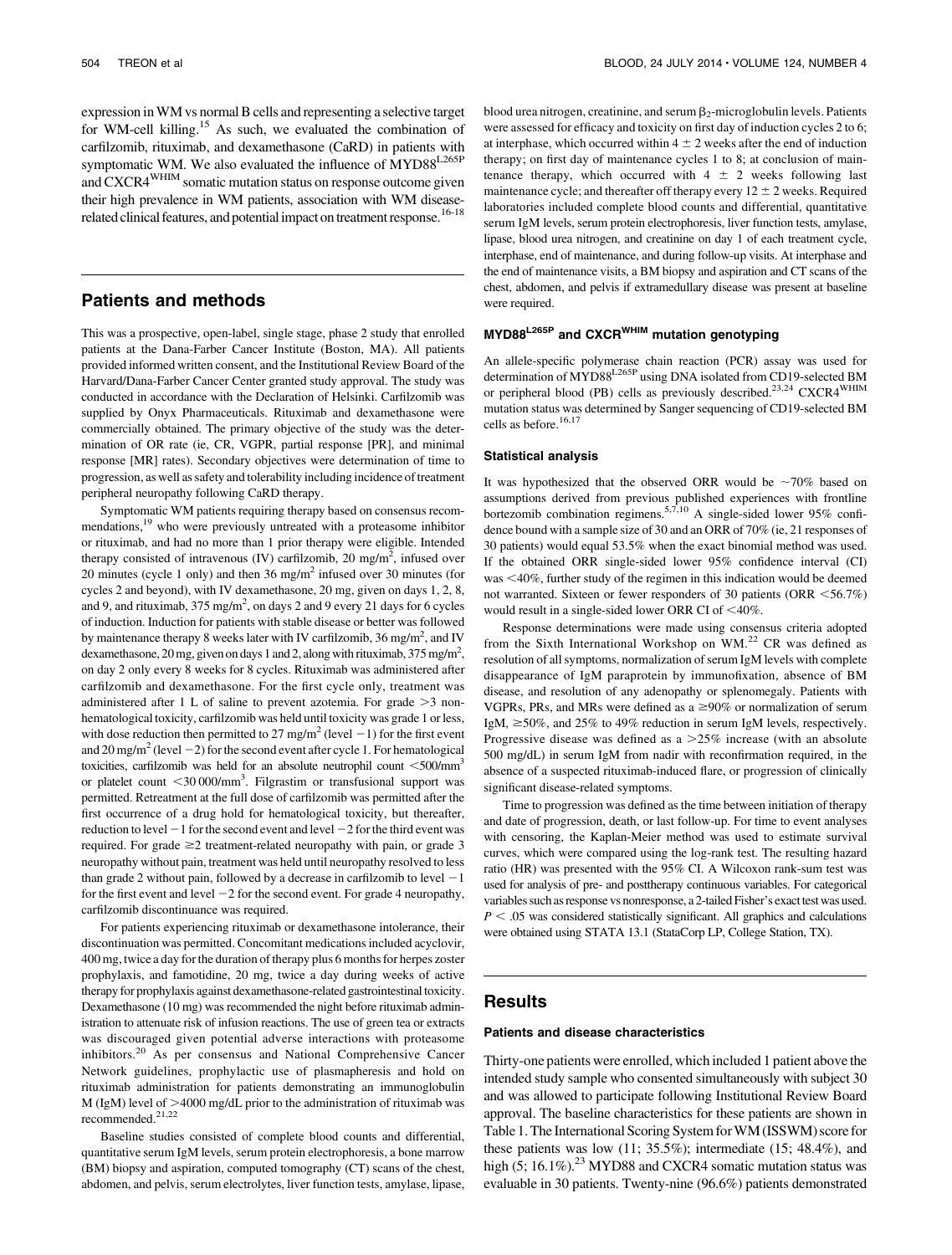Table 1. Baseline characteristics for all patients enrolled on study

| <b>Characteristics</b>               | Median     | Range          |
|--------------------------------------|------------|----------------|
| Age (years)                          | 61         | 47-75          |
| Gender (M/F)                         | 19/12      | N/A            |
| Serum IgM (mg/dL)                    | 3375       | 345-7430       |
| Serum IgA (mg/dL)                    | 47         | 18-725         |
| Serum IgG (mg/dL)                    | 715        | 222-3890       |
| Hemoglobin (g/dL)                    | 10.7       | $8.3 - 13.3$   |
| Hematocrit (%)                       | 32.3       | 24.1-38.0      |
| Platelet (mm <sup>3</sup> )          | 255 000    | 68 000-584 000 |
| B <sub>2</sub> -microglobulin (mg/L) | 3.6        | $1.9 - 7.2$    |
| <b>ISSWM</b> score                   | 2          | $0 - 3$        |
| Adenopathy                           | 18 (58.1%) | N/A            |
| Splenomegaly                         | 2(6.5%)    | N/A            |
| Bone marrow involvement (%)          | 60         | 10-95          |

N/A, not applicable.

the MYD88<sup>L265P</sup> mutation, and 11 (36.7%) had CXCR4<sup>WHIM</sup> mutations, including 7 with nonsense C-terminal truncating mutations and 4 with C-terminal frameshift mutations. Twenty-eight (90.3%) patients were previously untreated, and 3 patients received everolimus on a clinical protocol. Reasons (multiple causes can apply) for treatment initiation based on WM consensus criteria were symptomatic anemia  $(n = 30)$ , extramedullary disease  $(n = 5)$ , hyperviscosity  $(n = 4)$ , and IgM-related PN  $(n = 3)$ . The median number of treatment cycles administered including induction and maintenance was 12 (range, 4-14). Ten patients completed all 14 cycles of planned induction and maintenance therapy, and 8 patients are currently receiving maintenance therapy. Protocol therapy was truncated for cardiomyopathy  $(n = 1)$ , progressive IgA/IgG hypogammaglobulinemia and recurring sinobronchial infections ( $n = 2$ ), and nonresponse or progression ( $n = 10$ ).

#### Response

Median IgM levels for all 31 patients declined from 3375 (range, 345-7430 mg/dL) at baseline to 749 (range, 22-4540 mg/dL) at best response ( $P < .0001$ ). Before therapy, 20 of 31 (64.5%) patients demonstrated a serum IgM level  $>3000$  mg/dL; following treatment, 4 of 31 (12.9%) patients had a serum IgM level  $>3000$  mg/dL ( $P < .0001$ ). Median BM involvement decreased from 60% (range, 10-95%) to 5% (range, 0-95%) at best response ( $P < .0001$ ), whereas the hematocrit rose from a median of 32.3% (range, 24.1-38.0%) to 41.3% (range, 30.9-47.8%) at best response ( $P < .0001$ ). Serum IgM and hematocrit levels during the course of active therapy are shown in Figure 1. Categorical responses were as follows: CR ( $n = 1$ ); VGPR ( $n = 10$ ); PR ( $n = 10$ ); and MR ( $n = 6$ ), for an ORR and major response (PR or better) rate of 87.1% (95% CI, 75.3-98.9%) and 67.7% (95% CI, 51.2-84.2%), respectively. A CR/VGPR was achieved in 36% of patients. Overall ( $P = .633$ ), major ( $P = .776$ ), and VGPR/CR ( $P = .785$ ) attainment was not impacted by ISSWM score. Nearly all (96.6%) genotyped patients expressed the MYD88<sup>L265P</sup> somatic mutation. The 1 patient with MYD88 wild type achieved a VGPR. CXCR4<sup>WHIM</sup> mutations were present in 11 of 30 (36.7%) study participants. The ORR for patients with CXCR4 wild-type and WHIM mutations were 85% and 90.9%, respectively ( $P = 1.0$ ). Attainment of PR or better occurred in 65% and 73% of patients with CXCR4 wild-type and WHIM mutations, respectively ( $P = .711$ ). No significant differences in ORR or major responses were observed between patients with nonsense or frameshift CXCR4<sup>WHIM</sup> mutations (data not shown). Among the 3 previously treated patients, each of whom received everolimus prior to study entry, 1 achieved a VGPR; 1 achieved a PR; and 1 was a nonresponder who subsequently responded to ibrutinib.



Figure 1. Impact of CaRD therapy on serum IgM and hematocrit levels. (A) Serum IgM and (B) hematocrit levels during the course of protocol therapy including induction cycles (C1-C6), interphase between induction and maintenance therapy (INT), maintenance cycles (M1-M8), and end of treatment (EOT) for all 31 patients who received CaRD. The black line and darker and lighter shaded areas represent the median, interguartile, and range of datapoints, respectively.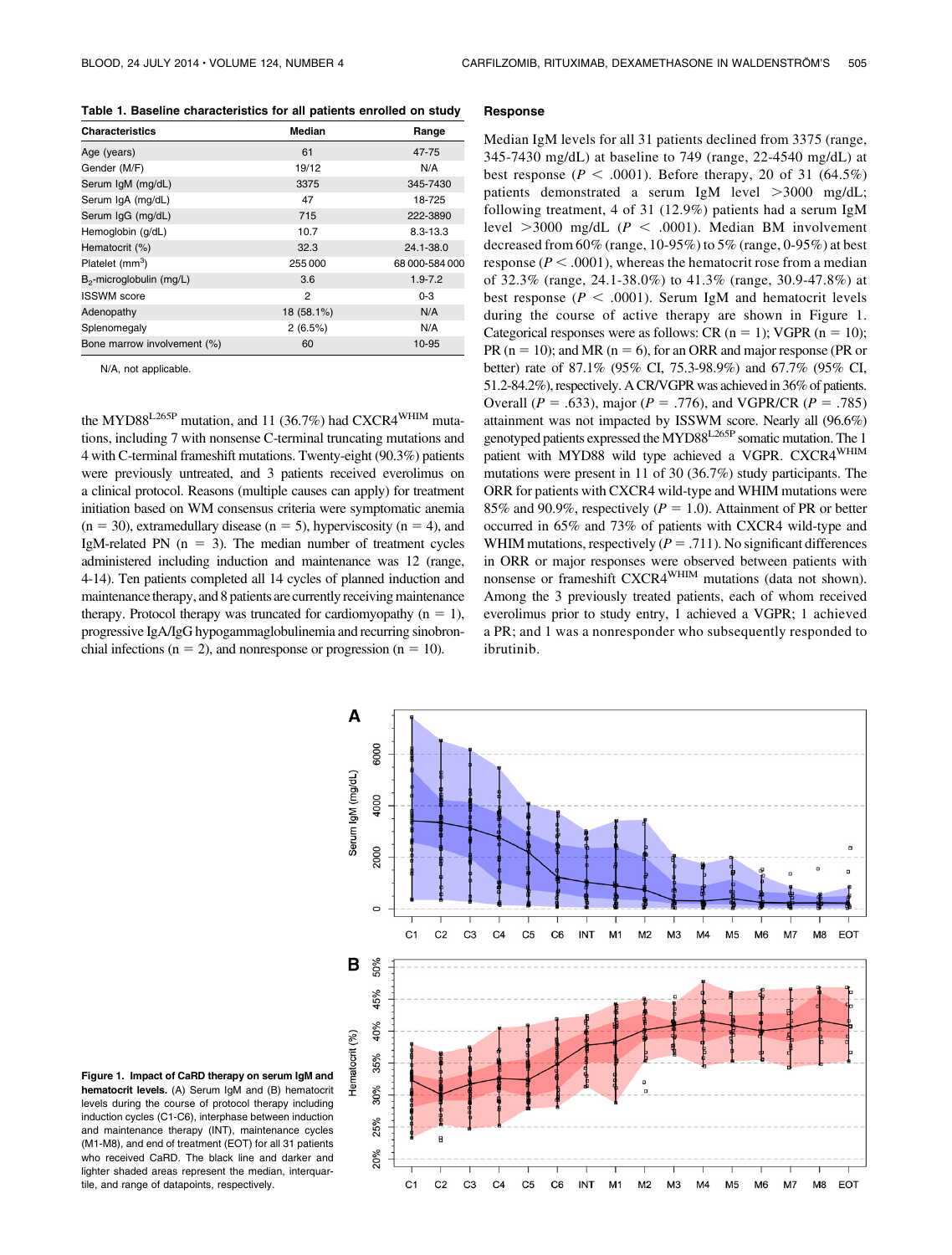

10 15<br>Time in months

**CR/VGPR** 

**MR** 

Figure 2. Impact of CaRD therapy and response attainment on progression-free survival. Kaplan-Meier curve denoting (A) progression-free survival for all 31 patients and (B) based on categorical response following treatment with CaRD; 95% CI for survivor function is shown. NR, no response.

Among responders, the median time to at least a minor response was 2.1 (range, 0.7-14.7) months, whereas the median time to best response was  $12.8 +$  (range,  $2.1-25+$ ) months. Among 18 patients with CT-defined adenopathy  $(>1.5 \text{ cm})$ , adenopathy decreased or resolved (n = 18; 55.6%), remained stable (n = 5; 27.8%), or increased ( $n = 3$ ;  $n = 16.8\%$ ) following therapy. Two patients with CT-defined splenomegaly  $(>15$  cm) showed complete resolution after therapy. Three patients had IgM-related PN at baseline; 2 showed no change, and 1 had progression from grade 1 to grade 2 PN that prompted carfilzomib dose reduction to level  $-1$ ; no further progression in PN then occurred.

 $\overline{5}$ 

### Time to progression

0.00

 $\mathbf{0}$ 

With a median follow-up of 15.4 (range, 2.1-25.5) months, all patients are alive, and 20 (64.5%) remain free of disease progression.

The Kaplan-Meier curve for time to progression for all patients appears in Figure 2. Estimation for median time to progression was not possible due to insufficient progression events within the followup period. By univariate analysis, BM disease burden (HR, 1.03; 95% CI, 1.00-1.06;  $P = .034$ ) and adenopathy (HR, 8.96; 95%, CI 1.14-70.3;  $P = .037$ ) were associated with increased risk for progression. Categorical response attainment was also associated with risk of progression as shown in Figure 2; patients achieving an MR or PR exhibited shorter time to progression vs those with VGPR/ CR ( $P < .001$ ). There were no deaths during the follow-up period, and all patients are alive at this time.

#### **Toxicities**

20

**PR** 

**NR** 

25

Grade 1 to 4 toxicities that were at least possibly related to protocol therapy are presented in Table 2. The most common grade  $>2$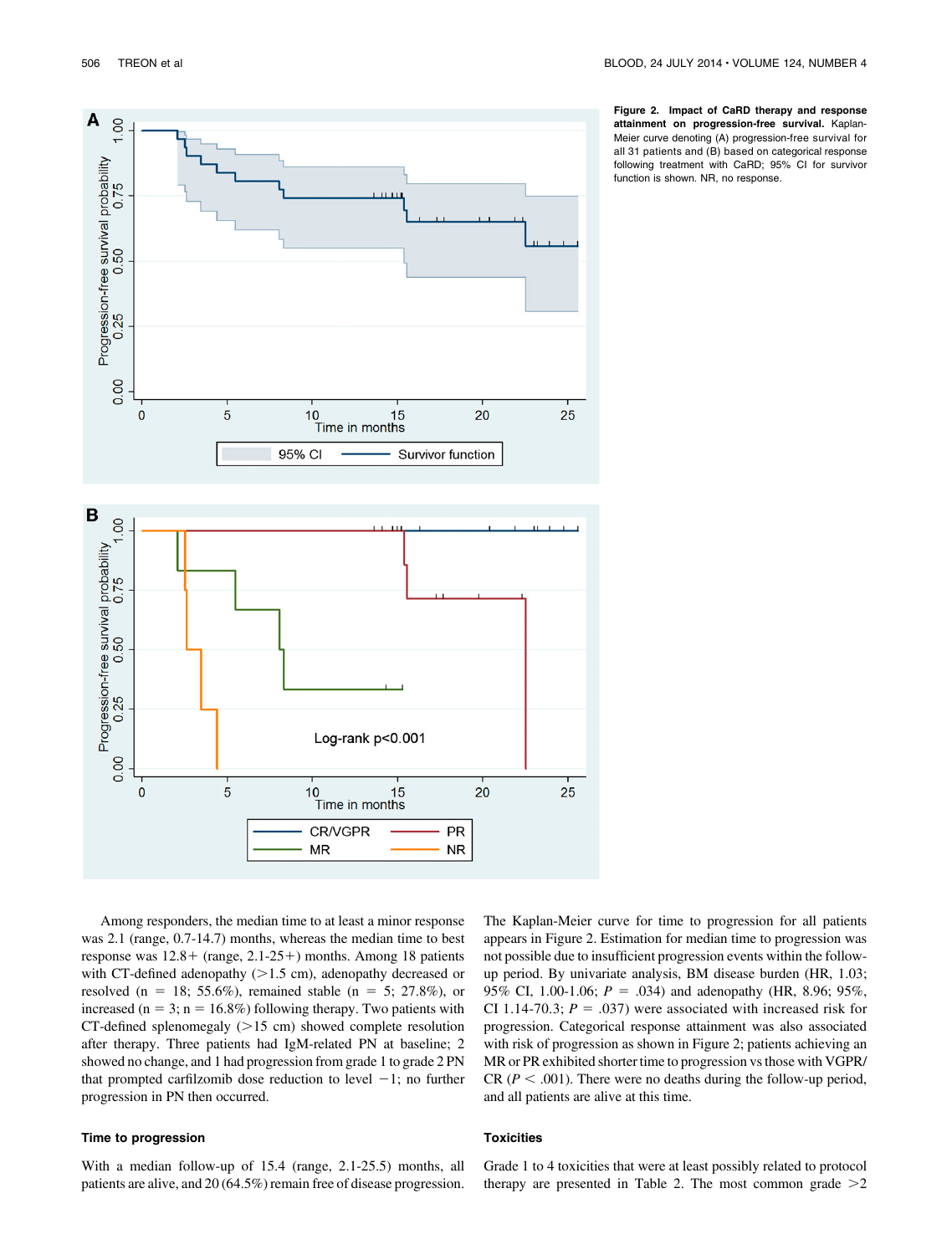|  |  | Table 2. Adverse events possibly, probably, or definitely associated with protocol therapy |
|--|--|--------------------------------------------------------------------------------------------|
|--|--|--------------------------------------------------------------------------------------------|

| <b>Toxicity type</b>          | Any grade   | Grade 1    | Grade 2    | Grade 3    | Grade 4  |
|-------------------------------|-------------|------------|------------|------------|----------|
| Anemia                        | 3(9.7%)     | $0(0\%)$   | 2(6.5%)    | $1(3.2\%)$ | $0(0\%)$ |
| Arthralgia                    | 3(9.7%)     | 3(9.7%)    | $0(0\%)$   | $0(0\%)$   | $0(0\%)$ |
| Azotemia                      | 3(9.7%)     | $1(3.2\%)$ | 2(6.5%)    | $0(0\%)$   | $0(0\%)$ |
| Cardiomyopathy                | 1(3.2%)     | $0(0\%)$   | $0(0\%)$   | 1(3.2%)    | $0(0\%)$ |
| Chest pain (non-cardiac)      | $1(3.2\%)$  | $0(0\%)$   | $1(3.2\%)$ | $0(0\%)$   | $0(0\%)$ |
| Dyspepsia                     | 1(3.2%)     | 1(3.2%)    | $0(0\%)$   | $0(0\%)$   | $0(0\%)$ |
| Fatigue                       | 2(6.5%)     | $1(3.2\%)$ | $1(3.2\%)$ | $0(0\%)$   | $0(0\%)$ |
| Hyperglycemia                 | 31 (100%)   | 7 (22.6%)  | 17 (54.8%) | 7(22.6%)   | $0(0\%)$ |
| Hyperamylasemia               | 8 (25.8%)   | 7(22.6%)   | $1(3.2\%)$ | $0(0\%)$   | $0(0\%)$ |
| Hyperbilirubinemia            | $9(29.0\%)$ | 7 (22.6%)  | 2(6.5%)    | $0(0\%)$   | $0(0\%)$ |
| Hyperkalemia                  | 1(3.2%)     | $1(3.2\%)$ | $0(0\%)$   | $0(0\%)$   | $0(0\%)$ |
| Hyperlipasemia                | 17 (54.8%)  | 4 (12.9%)  | 8 (25.8%)  | 5(16.1%)   | $0(0\%)$ |
| Hypokalemia                   | $1(3.2\%)$  | $1(3.2\%)$ | $0(0\%)$   | $0(0\%)$   | $0(0\%)$ |
| Insomnia                      | 2(6.5%)     | $1(3.2\%)$ | $1(3.2\%)$ | $0(0\%)$   | $0(0\%)$ |
| Infusion reaction (rituximab) | 7(22.6%)    | $1(3.2\%)$ | 6(19.4%)   | $0(0\%)$   | $0(0\%)$ |
| <b>Mucositis</b>              | 2(3.2%)     | 2(3.2%)    | $0(0\%)$   | $0(0\%)$   | $0(0\%)$ |
| Neutropenia                   | 11 (34.8%)  | 7(22.6%)   | 1(3.2%)    | 2(6.5%)    | 1(3.2%)  |
| Peripheral neuropathy         | 6(19.4%)    | 5(16.1%)   | $1(3.2\%)$ | $0(0\%)$   | $0(0\%)$ |
| Rash                          | $9(29.0\%)$ | 6(19.4%)   | 3(9.7%)    | $0(0\%)$   | $0(0\%)$ |
| Thrombocytopenia              | 1(3.2%)     | $1(3.2\%)$ | $0(0\%)$   | $0(0\%)$   | $0(0\%)$ |

Numbers given as number (percentage) of events.

toxicities included dexamethasone-related hyperglycemia (77.4%), carfilzomib-related hyperlipasemia (41.9%), and rituximab-related infusion reactions (19.4%). Hyperglycemia and hyperlipasemia were asymptomatic and reversible in all patients. Hyperlipasemia was often accompanied by hyperamylasemia and prompted treatment hold  $(n = 6)$  and/or dose reduction of carfilzomib  $(n = 5)$ . Grade 2 rituximab reactions occurred in 6 patients and led to rituximab cessation in 3 patients after 2, 9, and 16 infusions. All 3 of these patients progressed during the follow-up period. Grade  $>2$  neutropenia occurred in 3 (12.9%) patients and was reversible in all cases. Two patients (grade 3, 1; grade 4, 1) required treatment delay and filgrastim until neutrophil recovery. Both patients continued with protocol therapy after neutrophil recovery without any dose reductions or delays. One patient with grade 3 neutropenia had treatment delayed and recovery of their neutrophil count without filgrastim. Grade $>$ 3 neutropenia events were possibly related to either carfilzomib or rituximab. Anemia related to protocol therapy was rare. One patient who was a nonresponder progressed from baseline grade 2 to grade 3, and 2 patients progressed from grade 1 to grade 2 anemia (both responders), which subsequently normalized. Azotemia occurred in 2 patients (1 in cycle 2; 1 in cycle 5) and resolved after hydration. Grade 2 increases in bilirubin related to carfilzomib occurred in 2 patients and were asymptomatic. In 1 patient, famotidine may have contributed to hyperbilirubinemia and was discontinued without recurrence. Treatment-related grade 2 PN occurred in 1 patient with baseline grade 1 disease-related PN without pain and prompted reduction in carfilzomib to level  $-1$ . This patient's neuropathy did not change following reduction of carfilzomib to level  $-1$ . Chest pain occurred in 1 patient, and extensive workup suggested a likely musculoskeletal etiology for this event. Cardiomyopathy triggered cessation of protocol therapy at cycle 4 in 1 patient. No baseline echocardiogram was available for this patient with heavy alcohol consumption and smoking  $($ >60 pack-years) use. At the time of the event, echocardiogram showed 35% to 40% ejection fraction, and the patient was in atrial fibrillation. Extensive cardiological workup was unrevealing including for cardiac amyloidosis. The patient's atrial fibrillation resolved after diuresis, and repeat echocardiogram showed stable ejection fraction. The patient subsequently

discontinued alcohol and smoking consumption and remained asymptomatic without progression off-protocol therapy. A repeat echocardiogram obtained 6 months later showed a normal ejection fraction.

#### Rituximab-induced IgM flare

Nine patients underwent prophylactic pretherapy plasmapheresis, which included 4 patients for whom omission of rituximab occurred for  $\geq$ 1 cycle. Of the 22 patients who did not require prophylactic plasmapheresis, a flare in serum IgM level  $(\geq 25\%)$  associated with rituximab was observed in 5 (22.7%) patients and prompted plasmapheresis in 1 patient.

#### IgA and IgG hypogammaglobulinemia

At baseline, median serum IgA and IgG levels were 47 and 715 mg/dL, respectively, with 21 (67.7%) and 15 (48.4%) patients demonstrating IgA and IgG hypogammaglobulinemia. Following therapy, median serum IgA and IgG levels declined to 23 and 238 mg/dL ( $P = .002$  and  $P < .0001$ , respectively), with 28 (90.3%) and 28 (90.3%) patients demonstrating IgA and IgG hypogammaglobulinemia ( $P = .058$  and .0003, respectively). Serum IgA and IgG levels for all patients during the course of therapy are shown in Figure 3. Protocol therapy was truncated after maintenance cycle 7 in 2 patients with recurring sinobronchial infections associated with treatment-aggravated IgG hypogammaglobulinemia, and for whom intravenous gammaglobulin therapy wasinitiated. Two other patients required intravenous gammaglobulin for treatment-aggravated IgG hypogammaglobulinemia and recurring sinobronchial infections but continued on protocol therapy.

### **Discussion**

Treatment-related PN related to bortezomib is common and often can be severe and debilitating in WM patients.<sup>12</sup> Carfilzomib is a neuropathy-sparing second-generation proteasome inhibitor.<sup>13</sup>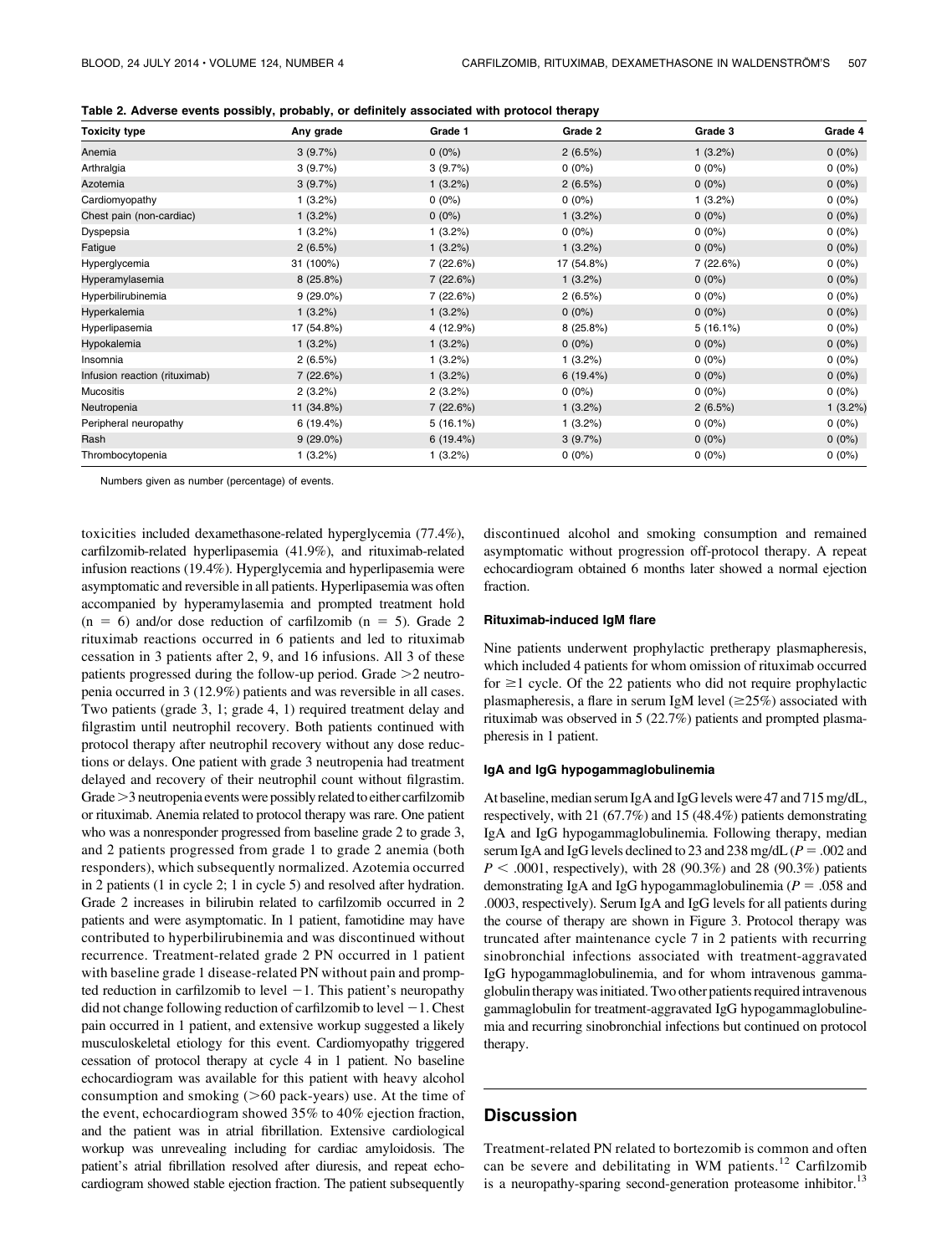

Figure 3. Impact of CaRD therapy on serum IgA and IgG levels. (A) Serum IgA and (B) IgG levels during the course of protocol therapy including induction cycles (C1-C6), interphase between induction and maintenance therapy (INT), maintenance cycles (M1-M8), and end of treatment (EOT) for all 31 patients who received CaRD. The black line and darker and lighter shaded areas represent the median, interquartile, and range, respectively.

We therefore examined CaRD as a frontline treatment option for WM patients and observed an ORR of 87.1%. Importantly, 36% of patients achieved a VGPR/CR, including 1 patient who attained a molecular CR. At baseline, this patient had strongly detectable MYD88L265Ppositive BM and PB disease with  $\Delta CTs$  of 1.8 and 3.8, respectively, using a highly sensitive allele-specific-PCR assay.<sup>24,25</sup> Following maintenance cycle 3 (to confirm CR status) and maintenance cycle 8 (end of therapy visit), MYD88L265P was undetectable in both BM and PB samples using the same allele-specific-PCR assay, thereby constituting the first observation of molecular CR attainment in WM.

Both MYD88<sup>L265</sup> and CXCR4<sup>WHIM</sup> mutation statuses were also evaluated to clarify impact on response attainment. Nearly all patients (96.6%) who were genotyped expressed MYD88<sup>L265P</sup>, precluding a meaningful analysis, although it is interesting that the single patient who was wild-type MYD88 demonstrated a VGPR. No significant differences in either overall or major responses were observed between patients with CXCR4 wild-type or WHIM mutations who received CaRD. The presence of CXCR<sup>WHIM</sup> somatic mutations was a key determinant for response in a study of relapsed/refractory patients receiving ibrutinib, wherein lower response rates were observed in CXCR4WHIM-expressing patients.<sup>18</sup> These findings, although confined to frontline patients, suggest that the activity of CaRD is independent of CXCR4<sup>WHIM</sup> mutation status and can be observed even with MYD88 wild-type mutation status.

The clinical responses achieved with CaRD were comparable with those achieved using bortezomib in the bortezomib, dexamethasone, rituximab (BDR) regimen wherein an ORR of 88% to 95% and a VGPR of 10% to 35% were observed in frontline patients.<sup>5,10</sup> The attainment of VGPR/CR is of particular interest given the association of longer PFS in WM patients receiving a rituximabcontaining regimen, including proteasome inhibitor therapy.5,9,10 Consistent with this finding, patients on this study who attained at least a VGPR during the follow-up period demonstrated longer PFS vs patients who attained a minor or partial response. With a median follow-up of 15.4 months, 64% of patients remained free of disease progression, and a longer follow-up will invariably be required to establish the relative PFS for CaRD vs BDR, in which PFS of 42 months to  $>4$  years have been reported.<sup>5,10</sup>

Another important consideration was the relative rapid response time with CaRD. The median time to a  $\geq$  25% reduction in serum IgM with CaRD was 2.1 months, which is similar to that reported with BDR (1.5-3 months) and compares favorably against other commonly used therapies for WM with response times of  $>$ 3 to 4 months.<sup>21,26,27</sup> In WM patients in whom more rapid responses may be required, eg, patients with symptomatic hyperviscosity, cryoglobulinemia, autoimmune cytopenias, etc, CaRD may represent an attractive treatment option.

Overall, treatment with CaRD was well tolerated. Asymptomatic increases in lipase, amylase, and bilirubin were common, occurred in 25% to 50% of patients, and were associated with carfilzomib and dexamethasone administration. The incidence for these events is much higher than reported with other carfilzomib studies, as well as for WM-related studies with bortezomib, dexamethasone, and/or rituximab.5-8,10,13 These events recurred for many patients after treatment with carfilzomib and dexamethasone and typically resolved by the subsequent cycle. No baseline clinical or disease features correlated with these anomalies, and in 1 patient, cessation of famotidine led to resolution of recurring hyperbilirubinemia. Reversible grade 2 azotemia occurred in 2 patients that resolved after hydration. Overall, hematological toxicities were unimpressive, with absent or modest levels of grade 3 or higher anemia (3.2%), neutropenia (6.5%), and thrombocytopenia  $(0\%)$ . By comparison, grade  $>3$  neutropenia (12-15%) and thrombocytopenia (5-8%) were more common, whereas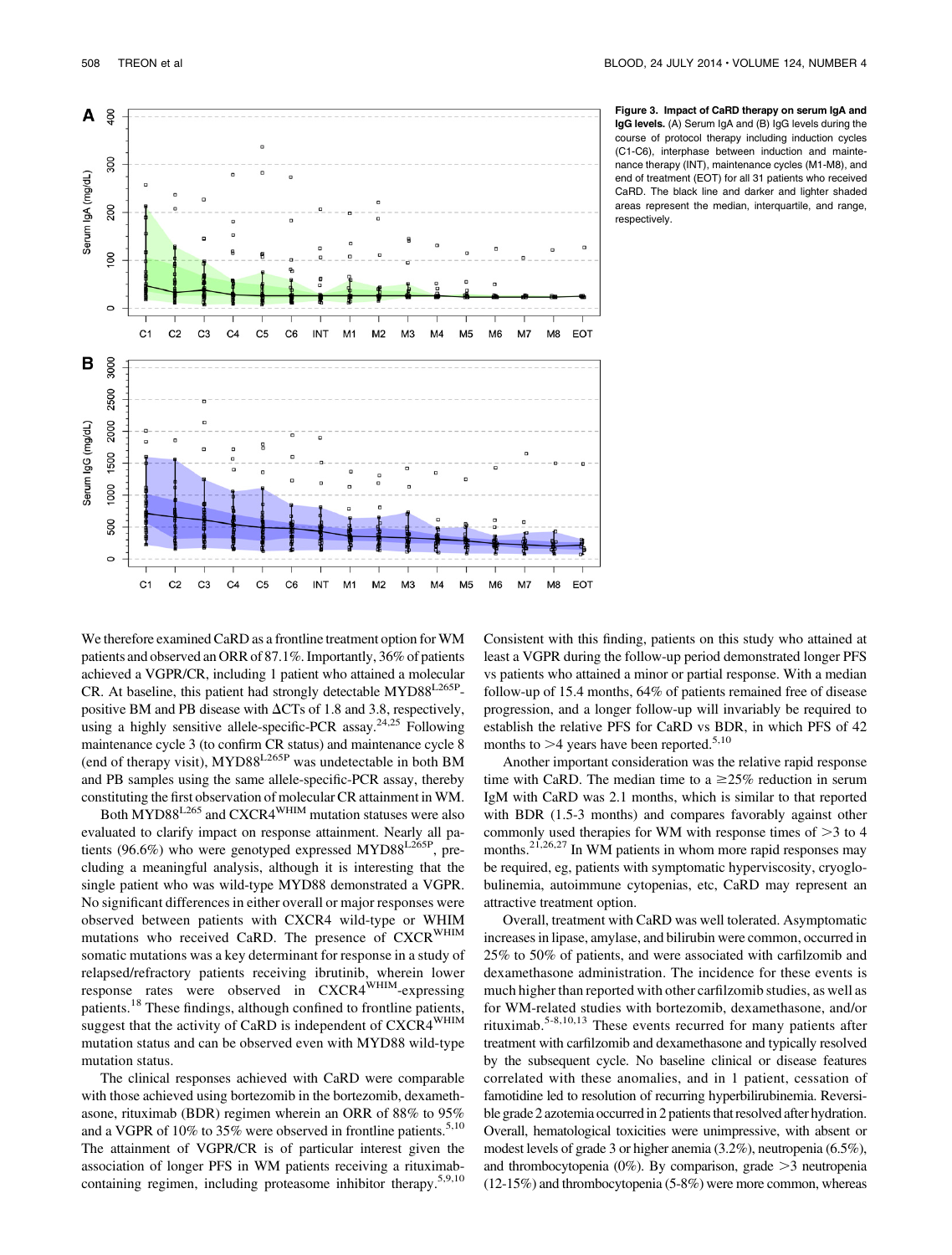levels of grade  $>3$  anemia were similar (0-8%) in WM patients receiving frontline bortezomib combination therapy.5,7,10

Central to this study's findings was the paucity of treatmentrelated PN. Only 1 patient (3.2%) experienced grade 2 treatmentrelated PN, and no patient had discontinuation of CaRD for PN. By comparison, grade 2 or higher PN occurred in 20% to 70% of WM patients who received frontline bortezomib-based therapy, with discontinuation of bortezomib in 10% to 60% of cases.<sup>4,5,7,10</sup> In many of these cases, bortezomib-related PN continued long after discontinuation of therapy and necessitated in many patients chronic gabapentin, pregabalin, and/or narcotic use.<sup>11</sup> The high incidence of treatmentrelated PN also limits prolonged or maintenance use of bortezomib for many patients, thereby limiting the intended therapeutic effects.

Cardiomyopathy occurred in 1 patient (3.2%), which resulted in premature cessation of intended therapy at induction cycle 4. Cardiomyopathy has been rarely reported in other studies with carfilzomib, with an estimated incidence of 7% in a large meta-analysis of 4 studies in relapsed/refractory myeloma patients.<sup>13</sup> Previous exposure to cardiotoxic chemotherapy, including high-dose chemotherapy, could have contributed to these events, and a class effect for proteasome inhibitors might also be relevant because cardiotoxicity has been reported with bortezomib.28,29 Smoking, heavy alcohol use, and tachyarrhythmia may also have contributed to the single cardiomyopathy event in this study. This patient fully recovered following discontinuation of protocol therapy along with smoking, alcohol consumption, and resolution of tachyarrhythmia. Taken together, these findings necessitate continued pharmaco-vigilance until the relative risk of cardiomyopathy associated with carfilzomib is better understood. Ongoing studies examining bortezomib vs carfilzomibbased therapy in newly diagnosed myeloma patients will be particularly illuminating and may provide insights into patients at risk for cardiomyopathy. In the interim, in WM patients who have risk factors for cardiomyopathy, the use of carfilzomib can be considered against other options, and baseline and periodic followup echocardiography should be considered.

IgA and IgG hypogammaglobulinemia are common in WM patients and can be aggravated with rituximab-containing induction and maintenance therapy.<sup>30,31</sup> At baseline, most patients in this study exhibited IgA and IgG hypogammaglobulinemia, in line with our previous observations.<sup>30</sup> Following CaRD therapy, IgA and IgG levels declined to 48% and 33% of baseline levels and resulted in treatment truncation at maintenance cycle 7 for 2 patients who developed recurring sinobronchial infections requiring antibiotic therapy. Close monitoring of IgA and IgG levels should therefore be undertaken in WM patients undergoing CARD therapy, and ongoing

maintenance therapy given in the context of changes to IgA and IgG levels and infection risk. Studies examining alternative (ie, maintenance every 3 months) or truncated (ie, 6 vs 8 cycles) maintenance schedules should also be considered in future studies to minimize IgA and IgG depletion with CaRD.

In summary, CaRD produces high rates of response including VGPR or better in symptomatic frontline patients withWM. Responses are rapid, and treatment is well tolerated, with minimal treatmentrelated neuropathy. Patients at risk for cardiomyopathy should be carefully monitored or alternative treatment options should be considered. Asymptomatic elevations in lipase, amylase, and bilirubin levels are common with CaRD, whereas IgA and IgG depletion occurs in most patients and can be associated with recurring sinobronchial infections. CaRD offers a neuropathy-sparing approach for proteasome inhibitor-based therapy in WM.

### Acknowledgments

This work was supported by the Peter and Helen Bing Fund for Waldenström's Macroglobulinemia at the Dana Farber Cancer Institute, the Linda and Edward Nelson Fund, and Onyx Pharmaceuticals, who provided study support and carfilzomib for these studies.

### Authorship

Contribution: S.P.T. designed the study; S.P.T., P.S., S.K., I.M.G., S.C., and J.J.C. provided treatment and follow-up for patients on the study; C.K.T., D.W., and K.M. coordinated the study and provided regulatory oversight; C.K.T., K.M., and C.J.P. collected the study data; L.X., G.Y., Y.C., X.L., and Z.R.H. performed genotyping for MYD88<sup>L265P</sup> and CXCR4<sup>WHIM</sup> mutations; S.P.T., K.M., C.K.T., Z.R.H., B.T., and J.J.C. analyzed the study data; and S.P.T. wrote the manuscript.

Conflict-of-interest disclosure: S.P.T. and I.M.G. have received research funding, speaking honoraria, and/or consulting fees from Onyx Pharmaceuticals. All other authors declare no competing financial interests.

Correspondence: Steven P. Treon, Bing Center for Waldenström's Macroglobulinemia, Dana-Farber Cancer Institute, Harvard Medical School, M548, 450 Brookline Ave, Boston, MA 02215; e-mail: [steven\\_treon@dfci.harvard.edu](mailto:steven_treon@dfci.harvard.edu).

#### References

- 1. Owen RG, Treon SP, Al-Katib A, et al. Clinicopathological definition of Waldenström's macroglobulinemia: consensus panel recommendations from the Second International Workshop on Waldenstrom's Macroglobulinemia. Semin Oncol. 2003;30(2):110-115.
- 2. Dimopoulos MA, Anagnostopoulos A, Kyrtsonis MC, et al. Bortezomib in Waldenström's macroglobulinemia. Haematologica. 2005;90: 1655-1658.
- 3. Treon SP, Hunter ZR, Matous J, et al. Multicenter clinical trial of bortezomib in relapsed/refractory Waldenstrom's macroglobulinemia: results of WMCTG Trial 03-248. Clin Cancer Res. 2007; 13(11):3320-3325.
- 4. Chen CI, Kouroukis CT, White D, et al; National Cancer Institute of Canada Clinical Trials Group. Bortezomib is active in patients with untreated

or relapsed Waldenström's macroglobulinemia: a phase II study of the National Cancer Institute of Canada Clinical Trials Group. J Clin Oncol. 2007; 25(12):1570-1575.

- 5. Treon SP, Ioakimidis L, Soumerai JD, et al. Primary therapy of Waldenström macroglobulinemia with bortezomib, dexamethasone, and rituximab: WMCTG clinical trial 05-180. J Clin Oncol. 2009;27(23): 3830-3835.
- 6. Ghobrial IM, Hong F, Padmanabhan S, et al. Phase II trial of weekly bortezomib in combination with rituximab in relapsed or relapsed and refractory Waldenström macroglobulinemia. J Clin Oncol. 2010;28(8):1422-1428.
- 7. Ghobrial IM, Xie W, Padmanabhan S, et al. Phase II trial of weekly bortezomib in combination with rituximab in untreated patients with Waldenström

Macroglobulinemia. Am J Hematol. 2010;85(9): 670-674.

- 8. Agathocleous A, Rohatiner A, Rule S, et al. Weekly versus twice weekly bortezomib given in conjunction with rituximab, in patients with recurrent follicular lymphoma, mantle cell lymphoma and Waldenström macroglobulinaemia. Br J Haematol. 2010;151(4):346-353.
- 9. Treon SP, Yang G, Hanzis C, et al. Attainment of complete/very good partial response following rituximab-based therapy is an important determinant to progression-free survival, and is impacted by polymorphisms in FCGR3A in Waldenström macroglobulinaemia. Br J Haematol. 2011;154(2):223-228.
- 10. Dimopoulos MA, García-Sanz R, Gavriatopoulou M, et al. Primary therapy of Waldenstrom macroglobulinemia (WM) with weekly bortezomib,